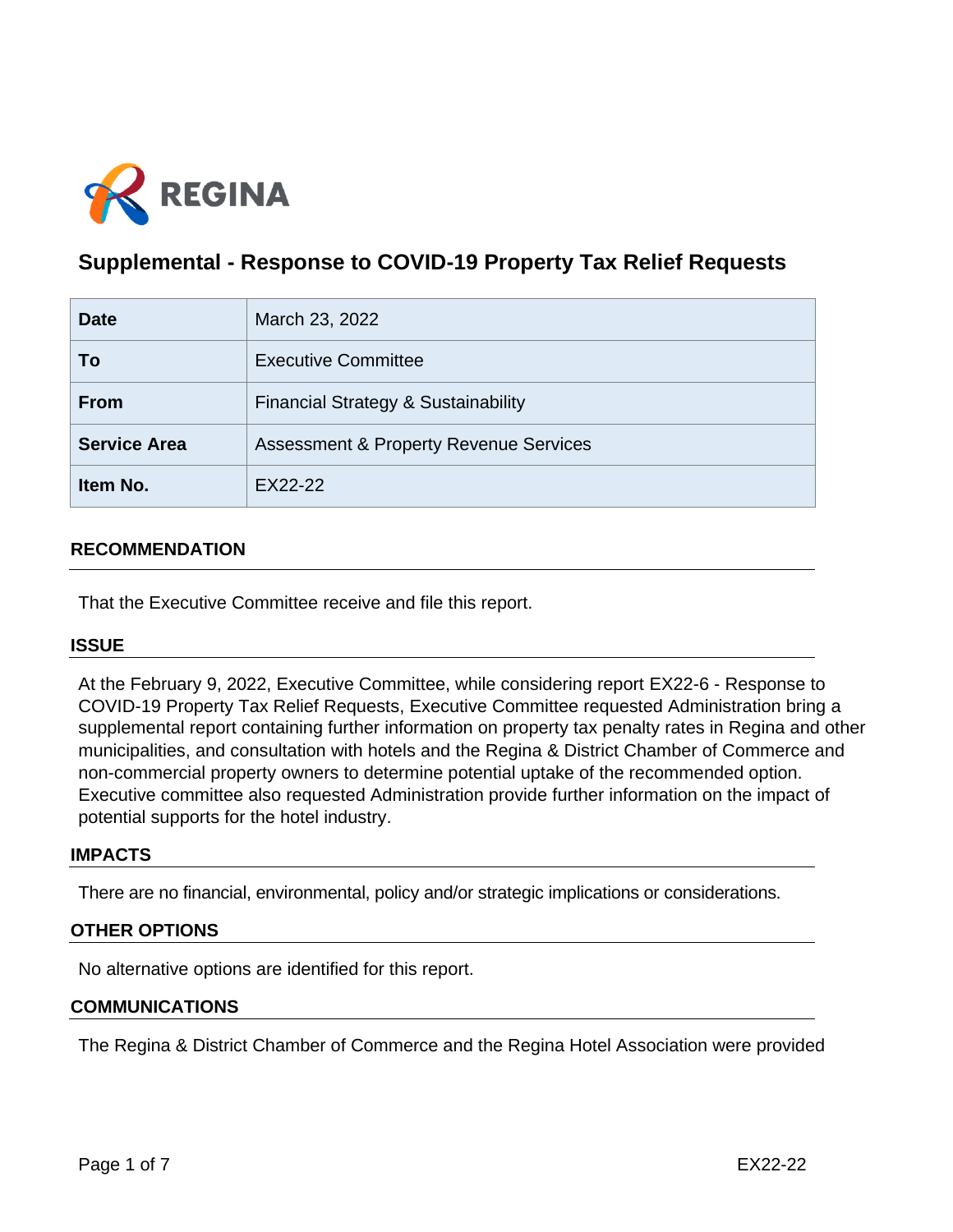copies of this report.

#### **DISCUSSION**

#### **Penalty Rates**

The purpose of charging property tax penalty is to encourage property owners to pay property taxes before the property tax deadline. From 2005 to 2018, City of Regina penalty rates remained constant at 1.25 per cent per month on taxes due in the current year (current years' taxes outstanding from July-December) and 1.5 per cent per month on property tax arrears (taxes outstanding after December 31 of the current year). In 2017, as a result of conversations related to the 2017 revised budget, a review of the penalty rates was conducted. At that time, it was found that current penalty rates in the major prairie cities and other municipalities across Canada varied from 0.5 per cent to 2.5 per cent per month and arrears penalty rates varied from 1 per cent to 2.5 per cent per month. In 2018 a recommendation was made to increase both current and arrears penalty rates by 0.25 per cent per month beginning January 1, 2019.

While property tax penalty is used consistently by municipalities across Canada, application varies greatly in rates and timing making direct comparison of penalty rates complicated. The detailed results of a recent jurisdictional scan of arrears penalties in 19 jurisdictions across Canada is included in Appendix A: Property Tax Penalties and Relief Programs. Table 1 summarizes the current and arrears penalty rates in 10 Prairie cities.

| <b>Municipality</b>  | <b>Current Penalty Rate (Monthly)</b> | <b>Arrears Penalty Rate</b> |                   |
|----------------------|---------------------------------------|-----------------------------|-------------------|
|                      |                                       | <b>Monthly</b>              | <b>Annualized</b> |
| Calgary              | 7% (July and Oct)                     | $1\%$                       | 12.7%             |
| <b>Edmonton</b>      | 5% (July, Sept and Nov)               | 1.25%                       | 16.1%             |
| <b>Estevan</b>       | Increases from 0.5% in August to      | $0.8\%$ *                   | 10.0%*            |
|                      | 1.5% in December                      |                             |                   |
| <b>Prince Albert</b> | 1.9%                                  | 1.5%                        | 19.6%             |
| Moose Jaw            | 1%                                    | 1.1%                        | 14.0%             |
| <b>Saskatoon</b>     | 1.25%                                 | 1.5%                        | 19.6%             |
| <b>Swift Current</b> | $1\%$                                 | 2.0%**                      | 12.6%             |
| Regina               | 1.5%                                  | 1.75%                       | 23.1%             |
| Yorkton              | Increases from 0.5% in July to        | $1.0\%$ ***                 | 12.0%             |
|                      | 3.0% in December                      |                             |                   |
| Winnipeg             | 2.5% per month, 7.5% in               | 2.5%                        | 34.5%             |
|                      | September                             |                             |                   |
| Average              |                                       | 1.24%                       | 15.9%             |

#### **Table 1: Summary of Arrears Penalties in Prairie Cities**

\*Estevan applies the 10% penalty once per year. 0.8% is the effective compounding monthly penalty.

\*\*Swift Current applies the penalty bi-monthly.

\*\*\*Yorkton's penalty rates are not compounding.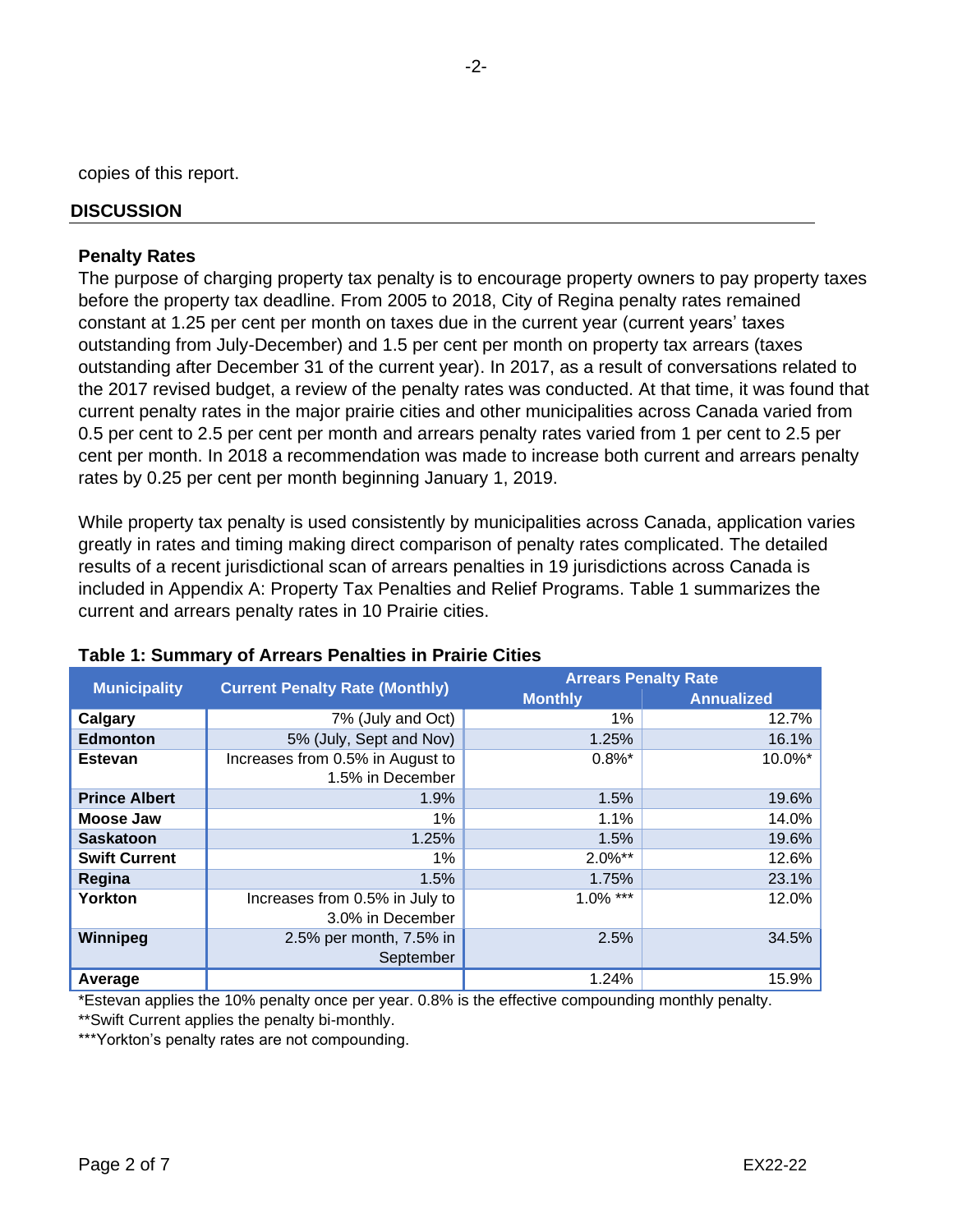The jurisdictional scan (Appendix A) identified 6 jurisdictions that implemented arrears penalty relief during the pandemic, as summarized in Table 2: Arrears Penalty Relief. Calgary, Moose Jaw, Yorkton, New Brunswick and Prince Edward Island (PEI) offered relief over a short period whereas Halifax reduced their annual penalty rates by 5 percentage points in 2020 and has not yet returned them to previous levels. The relief provided by Calgary, Moose Jaw, Yorkton, New Brunswick and Halifax was broad while the relief offered by PEI was focused on tourism businesses that experienced revenue declines over the course of the pandemic.

| <b>Jurisdiction</b>  | <b>Relief</b>                                                                |
|----------------------|------------------------------------------------------------------------------|
| Calgary              | No arrears penalty in January, February and March 2022.                      |
| <b>Moose Jaw</b>     | Suspended arrears penalties from April 1 to September 30, 2020.              |
| Yorkton              | Suspended arrears penalties from March 16 to September 30, 2020.             |
| <b>New Brunswick</b> | Provided a tax credit on penalties incurred in June and July 2020.           |
| <b>Halifax</b>       | Reduced penalty from 15% to 10% beginning in April, 2020.                    |
| <b>Prince Edward</b> | Provided penalty relief to tourism businesses from June 1, 2021 to December  |
| <b>Island</b>        | 31, 2021. Businesses must have experienced at least a 30% decline in revenue |
|                      | or had no revenue between April 1, 2020, and September 30, 2022.             |

## **Table 2: Arrears Penalty Relief**

Table 2 depicts relief applied to arrears penalty only and therefore does not include municipalities which extended the property tax due dates for 2020 and 2021, like Regina did for 2020.

#### Changing Penalty Rates

As reflected in the varying penalty rates and penalty applications across Canada, there is no best practice in terms of penalty rates. As penalties are compounding, analysis of the impact on revenue projections when changing rates is complex. Analysis based on property tax arrears at the time of writing indicates that a 0.25 per cent reduction in the *arrears* penalty rate applied to all properties in arrears would result in a penalty revenue reduction of approximately \$500,000. A 0.25 per cent reduction in the *current* penalty rate would result in revenue reduction of \$225,000. There is no research to indicate if an overall change in penalty rates, increase or decrease, is effective at incentivizing payment.

#### Potential Participation in Arrears Payment Plan Option

Predicting uptake for an arrears payment plan offering a reduced penalty rate is difficult. To better understand potential uptake, Administration engaged with residential and non-residential property owners in arrears, the Regina Hotel Association, and the Regina & District Chamber of Commerce.

An invitation to complete a short online survey was mailed to 1,819 property owners in arrears on February 15. Invitations were mailed as the mailing address is the only contact information Administration has for many of the property owners. The survey remained open from February 15 to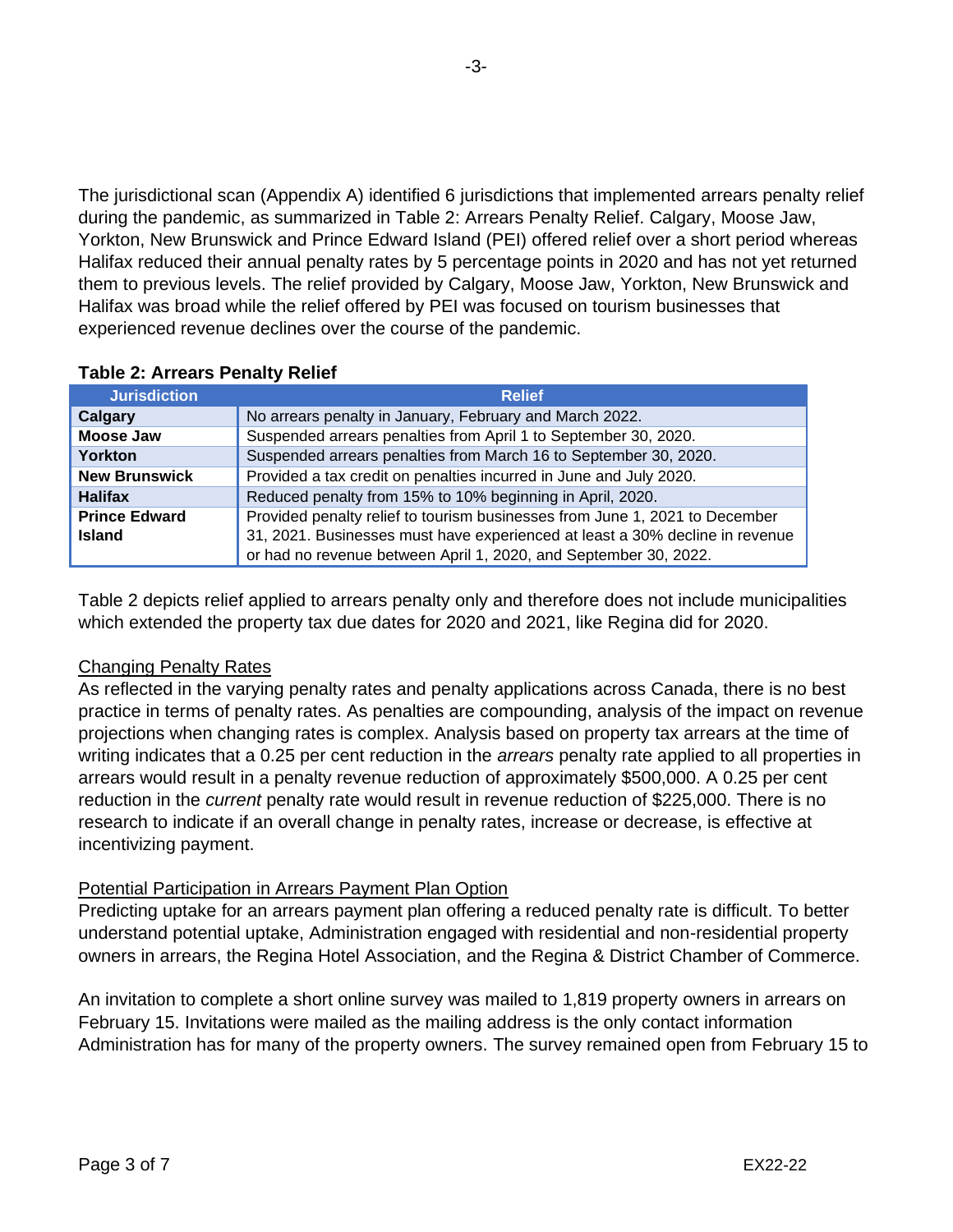February 25. Survey results must be interpreted cautiously as many customers who are in arrears are not responsive to Administration's efforts to establish contact and many of the customers that have been successfully contacted are already on a payment plan. Accordingly, even though invitations were sent to all properties in arrears, the responses received are not expected to be representative of that population.

At the time of writing this report, the survey had received 80 responses. 98 per cent were residential property owners and 5 per cent were non-residential property owners. 96 per cent of respondents stated an arrears payment plan offering a reduced penalty rate would make them more likely to enter into a monthly payment plan. 91 percent of respondents stated a reduced penalty rate of 0.75 per cent would encourage them to follow through on their payment plans. To supplement the survey results, Administration also tracked the number of property owners in arrears who contacted the City in the time the survey was open. A total of 17 calls was received, with five property owners inquiring about reduced penalty rates and 11 setting up payment plans. Only one property owner who inquired about a reduced penalty also set up a payment plan. The other four needed time to consider a plan or discuss it with their spouses.

35 survey respondents also provided written feedback through an open-ended question asking what else the City should consider when exploring the arrears payment plan option. 22 of these responses were generally supportive of an arrears payment plan program. Six respondents suggested the reduced penalty should be even lower than 0.75 per cent. There were no responses that opposed the program option. Other responses typically explained situations the property owner is in that led to them being in arrears or offered advice on how the City should approach arrears.

While it is hard to predict the uptake in a payment plan program offering a reduced penalty rate, and therefore the cost of the program, feedback from the survey indicates property owners would participate in the program. If an estimated 40 per cent of property tax arrears were paid through a payment plan the annual arrears penalty would be reduced by approximately \$892,500 in 2022. This is expected to be partially offset by the benefits of increased cash flows and reduction in property tax arrears from honoured payment plans. The program would be funded by the unallocated Regina Economic Recovery Grant (RERG) funding (\$267,000) and the General Fund Reserve (GFR) for 2022 and, based on participation in 2022, the operating budget would need to be adjusted in future years.

Feedback from the Regina Hotel Association and the Regina & District Chamber of Commerce The Regina Hotel Association conducted a poll of its members on behalf of the City of Regina to gather more information on program impacts. Thirteen responses were received. When asked if they had applied for the Federal Tourism & Hospitality Recovery Program, all but one respondent replied they had. The respondent who did not apply stated it was due to proprietary reasons but did not elaborate. The businesses who had applied confirmed the program is a lifeline, especially for hotels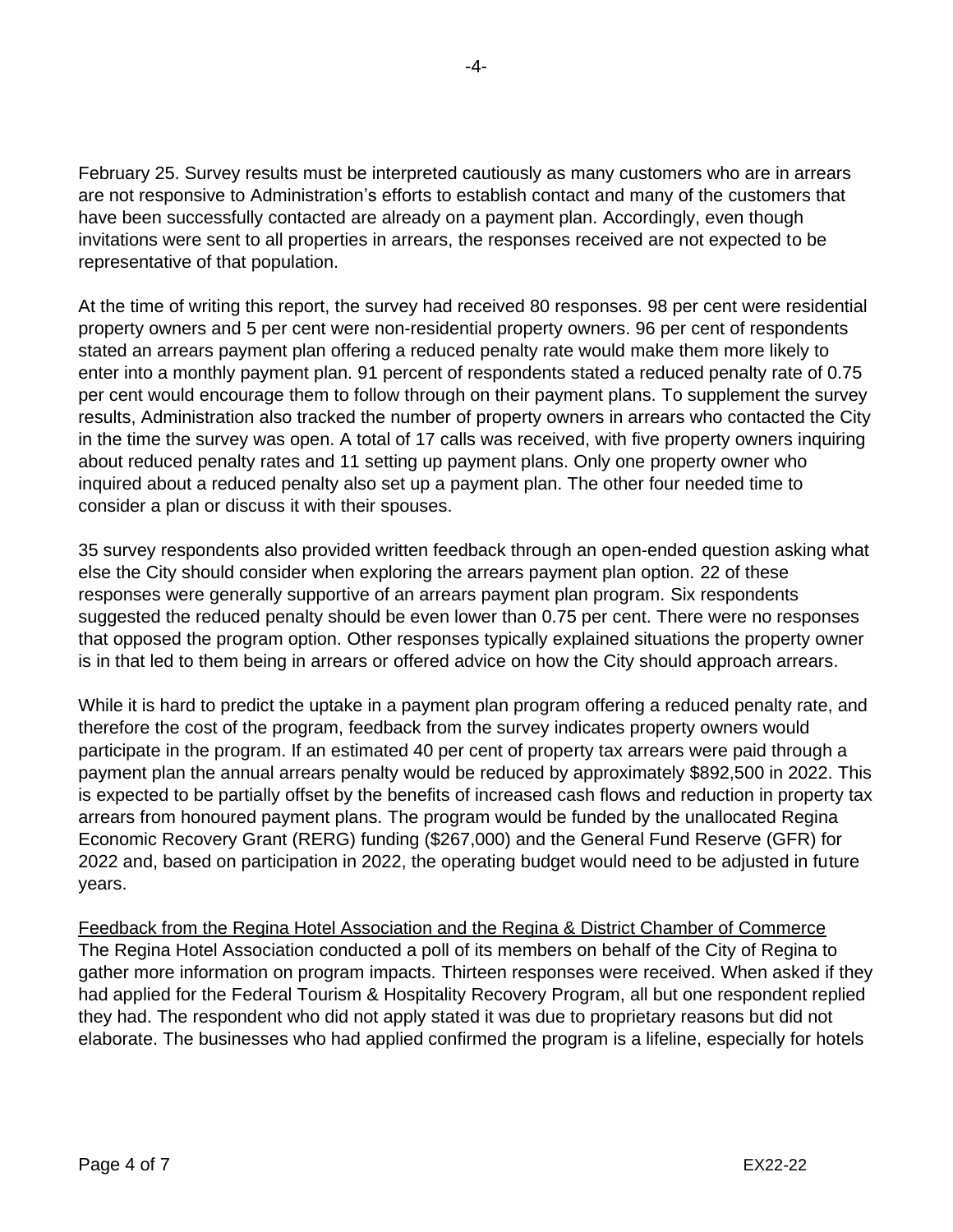experiencing significant revenue losses. When asked about the options being considered by the City, respondents stated that an arrears payment plan is not useful as hotels strive to not be in arrears because it raises a red flag for lending institutions and government agencies providing financial aid. A 25 per cent reduction in 2022 municipal property taxes or a deferral program were much preferred options. Respondents suggested these would allow hotels to reinvest the money, creating more employment, increasing hours for existing employees and generally return services to pre-pandemic levels more quickly. A consideration for a deferral program is the timing of repayment. If the repayment is due before revenues have recovered, then the program would only shift the problem to a later period. The most recent forecasting expects tourism industry expenditures to recover to pre-pandemic levels by 2025. The 2022 municipal property tax for all hotel and motel properties is \$ 3,818,162.

The Regina & District Chamber of Commerce circulated a poll to their members (approximately 2,000 businesses) asking if an arrears payment plan would be supporting their businesses. 17 businesses responded, with four of them stating the program would benefit them directly and 11 respondents saying the program was either not applicable or not useful. Two respondents did not answer the question or provide substantive feedback. There were two respondents who supported the program in principle even though it would not affect them directly. Five respondents suggested other types of support such as a tax holiday, a general reduction in taxes or permit fees, or a discount for early payment would be more useful to them. One respondent expressed concern that the program would increase costs for businesses who pay their taxes on time, and two others suggested the program should be targeted toward those businesses who are struggling to pay their taxes due to the pandemic.

In addition to presenting a survey to their membership related to a property tax penalty reduction, the Regina & District Chamber of Commerce indicated support for a marketing grant of \$1,000 to \$1,500 for local small businesses would be beneficial for their membership. The business could use it to support a marketing campaign or promotion. A grant as described would be seen as a helping hand to the City's small business community. The RERG program which ended December 31, 2021, provided funding for marketing. All businesses and non-profits demonstrating financial need due to COVID restrictions were eligible for RERG funding. The RERG program also required a matching contribution from the business owner.

# **Hotels and Motels**

#### Economic Outlook

Hotels and motels have been one of the hardest-hit segments of the economy during the pandemic. 60 per cent of hotels in Regina are owned by Saskatchewan residents that operate branded franchises and independent hotels. Many are first or second generation family-run businesses. Generally, hotel chains own very few hotels– they own a brand name. Hotel owners enter into multiyear contracts with companies, like Marriott, Best Western or Hilton, allowing them to use a specific brand for a fee.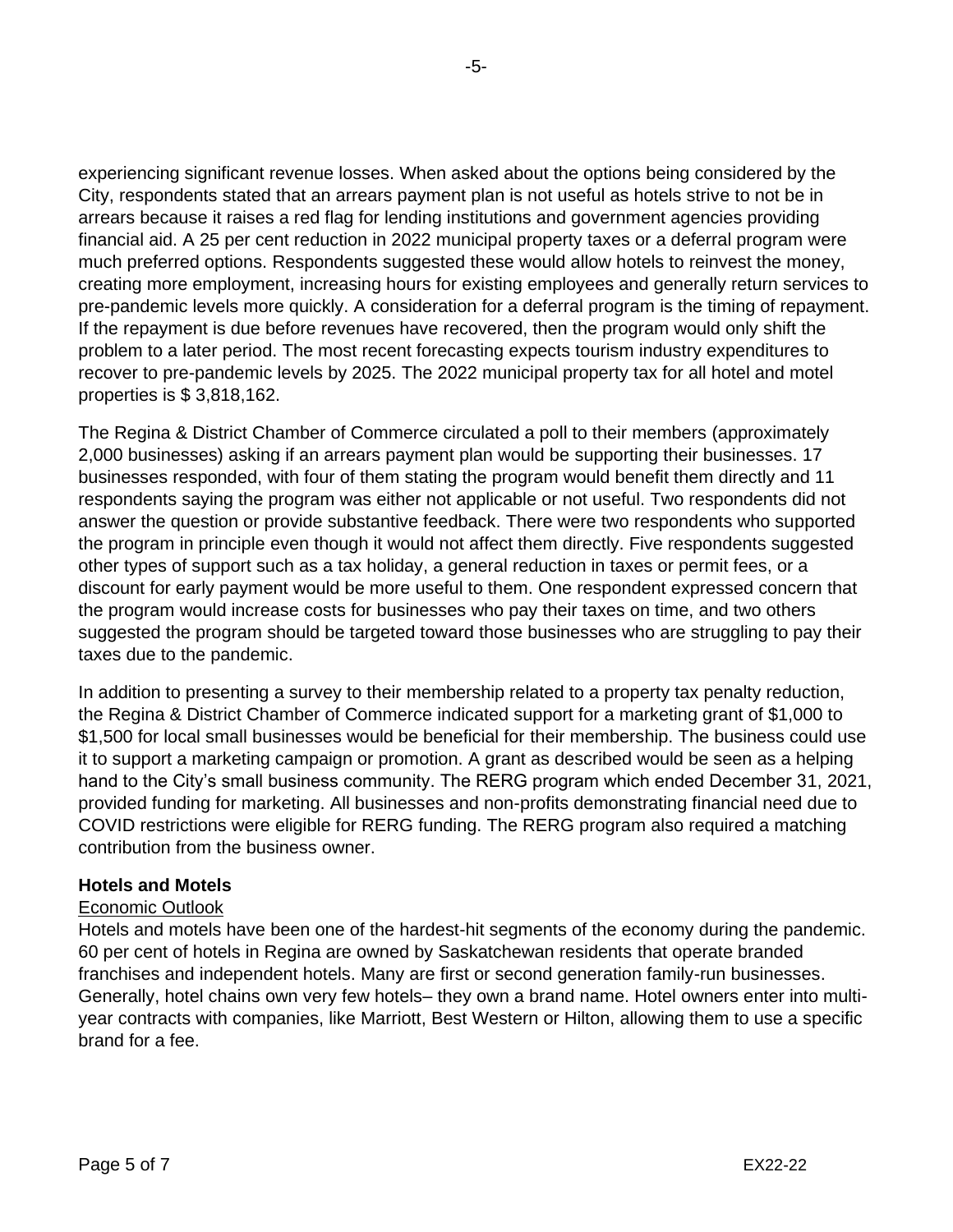Economic recovery predictions for the sector must be used cautiously as events, such as the emergence of the omicron variant, can set recovery back by months. For example, according to the Regina Hotel Association, many events scheduled for Q1 and Q2 of 2022 were cancelled when the omicron variant became a concern. Some of these were hotel-specific business events. Forecasting is further complicated by delays in data availability. Analyses in Fall 2021, from Destination Canada<sup>1</sup> and the Conference Board of Canada<sup>2</sup> were expecting tourism industry expenditures in Canada and Saskatchewan to recover to 2019 levels by 2025. Given the reliance of the hotel sector on tourism activity overall, these forecasts are likely a good indicator of the recovery for hotels. However, these estimates are based on forecasting from May and July 2021, respectively. Since then, the country experienced two more waves of COVID-19, which has set the recovery back. Given this, the actual recovery is likely between the current and poor forecast scenarios suggested by Destination Canada. The poor conditions forecast estimates tourism expenditures for Canada to be approximately 81 per cent of 2019 expenditures by 2025. Given the questionable reliability of the forecasts, it is useful to understand the challenges faced by the industry. Destination Canada has identified a series of these factors for the tourism industry as a whole. These are included in Appendix B: Tourism Industry Trends.

# Impact in the 2025 Revaluation

Property revaluation takes place every four years, as legislated in *The Assessment Management Agency Act*. The next revaluation is scheduled to take place in 2025 and will update property assessment values to reflect the base date of January 1, 2023. The 2025 revaluation will capture the data collected from 2019, 2020 and 2021, & 2022. Revaluations are revenue neutral meaning the mill rates and mill rate factors are adjusted so the overall levies collected from a tax class do not change when property values are updated.

However, there may be some impacts withing the commercial class. The impact on hotels will depend on how the hotel/motel property values change relative to the commercial property class overall. If hotel/motel property values decline by more than commercial property values overall, then their share of property taxes paid will decline, resulting in increases to other commercial properties. Given the uncertainty around the post-pandemic economic recovery in all sectors including, but not limited to, restaurants, shopping centers, retail, offices and warehouses, Administration cannot confidently estimate what the impacts on hotels and motels will be.

# Federal Tourism & Hospitality Recovery Program

The recently introduced Federal Tourism and Hospitality Recovery Program provides support to the tourism and hospitality sector by offering subsidies up to 75 per cent of eligible rent, including property taxes, and wages for businesses in the tourism and hospitality sector who experienced at

<sup>1</sup> Destination Canada, 2021. Destination Canada Visitor Economy Forecast Update, June 2021.

<sup>2</sup> Conference Board of Canada, 2021. Domestic Travel Ready to Surge: Saskatchewan's Travel Markets Outlook to 2025.